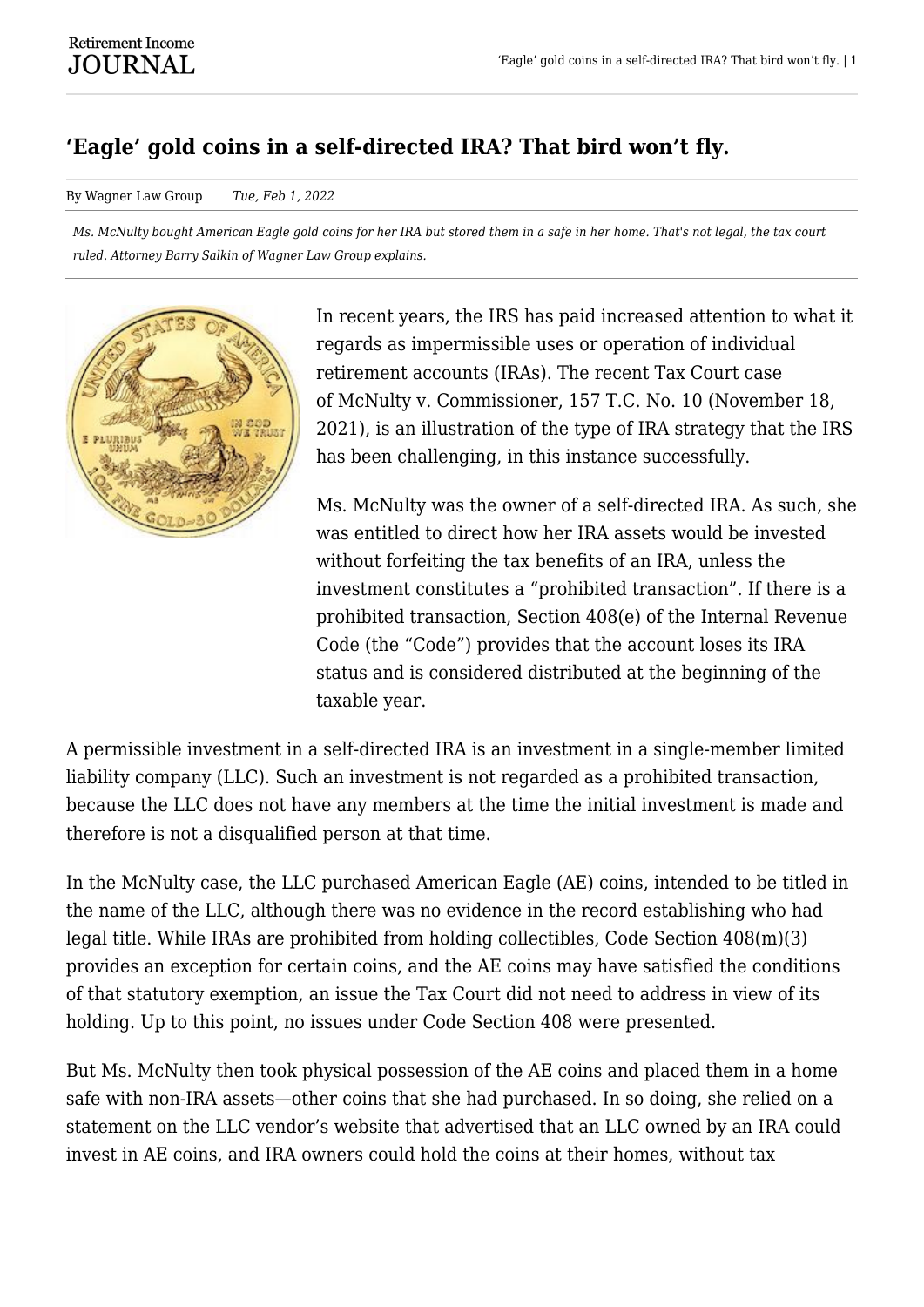## **Retirement Income JOURNAL**

consequences or penalties so long as the coins were titled to the LLC. The LLC marketers believed they had found a proverbial tax loophole, but the Tax Court disagreed.



Double Eagle Coins, about \$2,000 each

There were two problems with taking possession of the AE coins and placing them in a safe in the taxpayer's residence. First, Section 408(a)(5) of the Code provides that IRA assets may not be commingled with other property except in a common trust fund or common investment fund. The IRS's position was that the taxpayer violated this provision when she stored the coins in her safe with non-IRA assets.

Her response was that there was no commingling of assets because the AE coins were labelled as IRA assets before being placed in the safe. The Tax Court was skeptical as to whether labelling an asset was sufficient to avoid the commingling of assets. Second, the Tax Court questioned whether storage in a safe satisfies the IRA requirement that assets requiring safekeeping be kept in an adequate vault.

This infrequently discussed provision of the IRS regulations will likely need to be considered in connection with IRA investments in crypto currency. Here, however, the Tax Court did not address the commingling issue, or other issues of disagreement between IRS and the taxpayer, because it held that her physical possession of the AE coins resulted in a taxable distribution to her.

The taxpayer argued that, by disregarding the purported ownership of the AE coins by the LLC, the IRS was seeking to elevate substance over form, an issue on which the IRS's view has recently been rejected by four Circuit Courts in connection with investments by Roth IRAs.

The Tax Court questioned whether that was an issue in this case, since the LLC was a